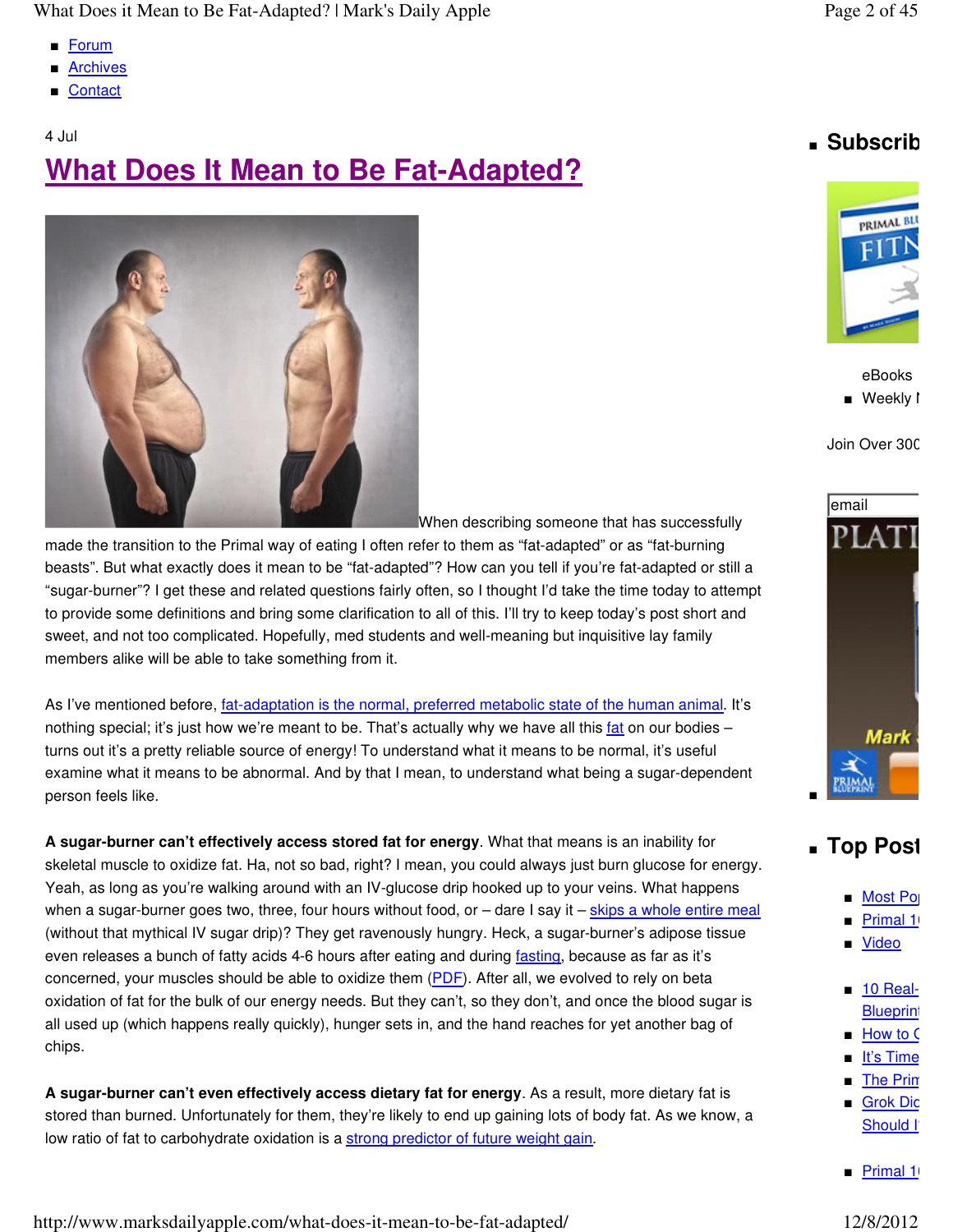#### What Does it Mean to Be Fat-Adapted? | Mark's Daily Apple Page 3 of 45

**A sugar-burner depends on a perpetually-fleeting source of energy**. Glucose is nice to burn when you need it, but you can't really store very much of it on your person (unless you count snacks in pockets, or chipmunkesque cheek-stuffing). Even a 160 pound person who's visibly lean at 12% body fat still has 19.2 pounds of animal fat on hand for oxidation, while our ability to store glucose as muscle and liver glycogen are limited to about 500 grams (depending on the size of the liver and amount of muscle you're sporting). You require an exogenous source, and, if you're unable to effectively beta oxidize fat (as sugarburners often are), you'd better have some candy on hand.

**A sugar-burner will burn through glycogen fairly quickly during exercise**. Depending on the nature of the physical activity, glycogen burning could be perfectly desirable and expected, but it's precious, valuable stuff. If you're able to power your efforts with fat for as long as possible, that gives you more glycogen more rocket fuel for later, intenser efforts (like climbing a hill or grabbing that fourth quarter offensive rebound or running from a predator). Sugar-burners waste their glycogen on efforts that fat should be able to power.

Being fat-adapted, then, looks and feels a little bit like the opposite of all that:

A fat-burning beast can effectively burn stored fat for energy throughout the day. **If you can handle missing meals and are able to go hours without getting ravenous and cranky (or craving carbs), you're likely fat-adapted.**

A fat-burning beast is able to effectively oxidize dietary fat for energy. **If you're adapted, your postprandial fat oxidation will be increased, and less dietary fat will be stored in adipose tissue.**

A fat-burning beast has plenty of accessible energy on hand, even if he or she is lean. **If you're adapted, the genes associated with lipid metabolism will be upregulated in your skeletal muscles.** You will essentially reprogram your body.

A fat-burning beast can rely more on fat for energy during exercise, sparing glycogen for when he or she really needs it. As *l've discussed before*, being able to mobilize and oxidize stored fat during exercise can reduce an athlete's reliance on glycogen. This is the classic "train low, race high" phenomenon, and it can improve performance, save the glycogen for the truly intense segments of a session, and burn more body fat. **If you can handle exercising without having to carb-load, you're probably fat-adapted. If you can workout effectively in a fasted state, you're definitely fat-adapted.**

Furthermore, a fat-burning beast will be able to burn glucose when necessary and/or available, whereas the opposite cannot be said for a sugar-burner. Ultimately, fat-adaption means metabolic flexibility. It means that a fat-burning beast will be able to handle some carbs along with some fat. A fat-burning beast will be able to empty glycogen stores through intense exercise, refill those stores, burn whatever dietary fat isn't stored, and then easily access and oxidize the fat that is stored when it's needed. It's not that the fatburning beast can't burn glucose – because glucose is toxic in the blood, we'll always preferentially burn it, store it, or otherwise "handle" it – it's that he doesn't depend on it. I'd even suggest that true fat-adaptation will allow someone to eat a higher carb meal or day without derailing the train. **Once the fat-burning machinery has been established and programmed, you should be able to effortlessly switch between fuel sources as needed**.

There's really no "fat-adaptation home test kit." I suppose you could test your respiratory quotient, which is the ratio of carbon dioxide you produce to oxygen you consume. An RQ of 1+ indicates full glucose-burning; an RQ of 0.7 indicates full fat-burning. Somewhere around 0.8 would probably mean you're fairly well fatadapted, while something closer to 1 probably means you're closer to a sugar-burner. The obese have

http://www.marksdailyapple.com/what-does-it-mean-to-be-fat-adapted/ 12/8/2012

- The Defi **Blueprint**
- The Defi **Blueprint**
- $\blacksquare$  Who or \
- How to S
- Hundred **Recipes**
- The Print
- Primal B Primal
- Primal B **Workout**
- <u>Primal</u> B
- Primal B **Time for**
- Primal B Apocaly
- Eat Prim
- Move Pr
- Health N
- Healthy
- Bacon B **Butter Vi**
- Creamy ■ Succulent
- Raw But
- Dear Ma **Banana Breastfe**
- <mark>8 Ways `</mark> Sabotag
- The Delo it, and  $W$ **Stronger**
- Dear Ma Week of
- <mark>Why You</mark>  $4,000$   $C_6$
- Should V
- <u>Is Organ</u> Differenc
- <u>Is Organ</u> Development
- The Strai Things Y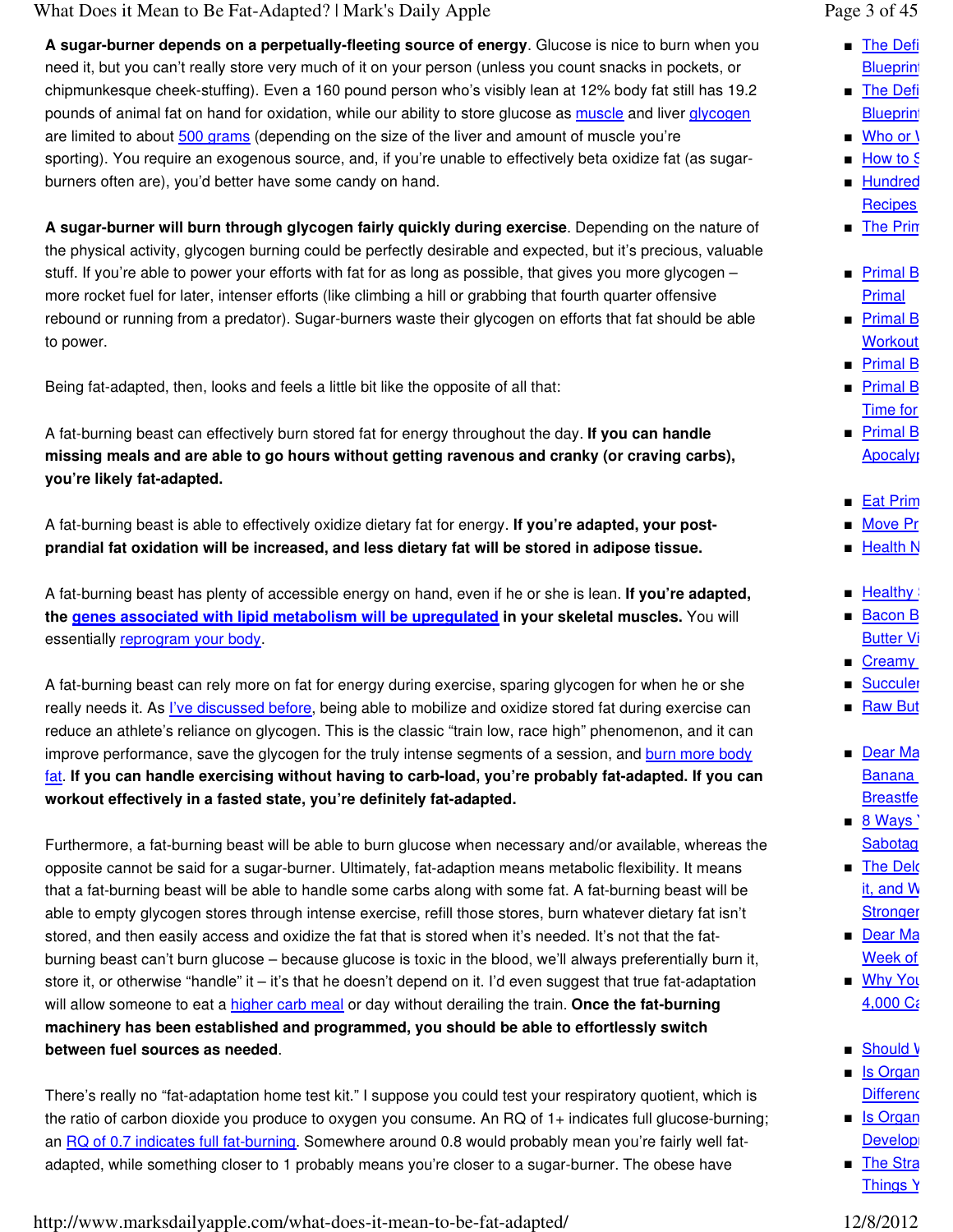#### What Does it Mean to Be Fat-Adapted? | Mark's Daily Apple Page 4 of 45

higher RQs. Diabetics have higher RQs. Nighttime eaters have higher RQs (and lower lipid oxidation). What do these groups all have in common? Lower satiety, insistent hunger, impaired beta-oxidation of fat, increased carb cravings and intake – all hallmarks of the sugar-burner.

It'd be great if you could monitor the *efficiency of your mitochondria*, including the waste products produced by their ATP manufacturing, perhaps with a really, really powerful microscope, but you'd have to know what you were looking for. And besides, although I like to think our "cellular power plants" resemble the power plant from the Simpsons, I'm pretty sure I'd be disappointed by reality.

No, there's no test to take, no simple thing to measure, no one number to track, no lab to order from your doctor. To find out if you're fat-adapted, the most effective way is to ask yourself a few basic questions:

- Can you go three hours without eating? Is skipping a meal an exercise in futility and misery?
- Do you enjoy steady, even energy throughout the day? Are midday naps pleasurable indulgences, rather than necessary staples?
- Can you exercise without carb-loading?
- Have the headaches and brain fuzziness passed?

Yes? Then you're probably fat-adapted. Welcome to normal human metabolism!

A quick note about ketosis:

Fat-adaption does not necessarily mean ketosis. Ketosis is ketosis. Fat-adaption describes the ability to burn both fat directly via beta-oxidation and glucose via glycolysis, while ketosis describes the use of fatderived ketone bodies by tissues (like parts of the brain) that normally use glucose. A ketogenic diet "tells" your body that no or very little glucose is available in the environment. The result? "Impaired" glucose tolerance and "physiological" insulin resistance, which sound like negatives but are actually necessary to spare what little glucose exists for use in the brain. On the other hand, a well-constructed, lower-carb (but not full-blown ketogenic) Primal way of eating that leads to weight loss generally improves insulin sensitivity.

That's it for today, folks. Send along any questions or comments that you have. I'd love to hear from you guys.

## **Grab The Primal Blueprint Cookbook Today and Receive Free S&H and a Free Primal Blueprint Poster**

Posted By: Mark Sisson

380 A « Previous Post! Next Post! » **Related Posts...**

1. What Does It Mean to Be Fat-Adapted? – Part 2: Q&A

■ The Strai Things Y

## ■ **Primal R**



### ■ **Connect**



"My Hea Been" A #Succes もな  $(about 23)$ RT @rob

"Perfect http://t.co  $(about 1 d)$ 

@Primal  $(about 1 d)$ 

Follow @Marl

Fol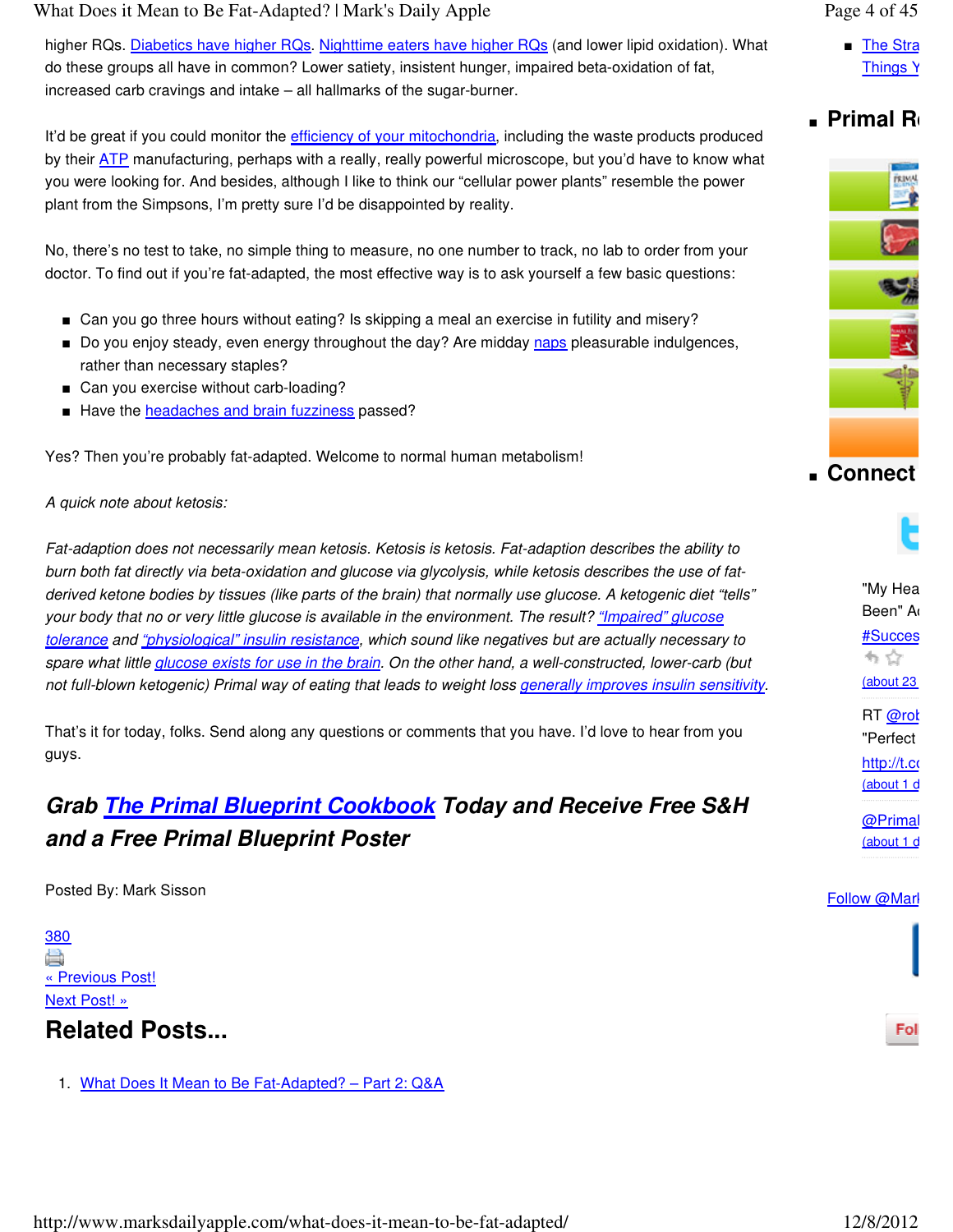- Forum
- **Archives**
- Contact

#### 10 Jul

# **What Does It Mean to Be Fat-Adapted? – Part 2: Q&A**



As I figured it would, last week's post on fat-

adaptation generated a lot of comments and questions. I couldn't answer all of them (maybe another time), so for today's post, I tried to collate the most burning questions to arrive at a representative sample. That way I hit the major ones without making this one of those super long posts. If you feel I've missed any major ones, feel free to let me know in the comment section.

First up is the most basic of questions: how does one become fat-adapted? Some, probably most, of you have a good idea how to go about doing such a thing, but not everyone. And so, without further ado, let's get to the questions:

## **How do I become fat-adapted?**

**Ramp up your fat intake.** This will spur your body to increase fat-digesting enzymes that have likely laid rather dormant. Rather than consuming any old fat you can get your hands on, I'd stick to high-nutrient fat – from pastured animals, pastured egg yolks, butter from truly grass-fed cows, red palm oil, extra virgin olive oil – and fat with interesting properties, like MCT and coconut oil (which will ramp up ketone production). It will also "train" your mitochondria to start burning fat for fuel.

**Reduce your daily carb intake to about 50 grams if sedentary, 100-150 if you are highly active.** Basically, you want to reduce your carb intake relative to your body's demands.

**Avoid lean protein.** Eat protein that has fat attached, as a focus on protein (rather than meat, which has both fat and protein) could lead to your body converting excess amino acids to glucose.

**Reduce your workout intensity.** Don't try to get fat-adapted while you try to make the CrossFit games, start P90X, do a triathlon, or engage in anything that demands a ton of glucose. It will end badly. Instead, walk a bunch and occasionally lift heavy things. Once you're fat-adapted, your desire to be active will likely spontaneously increase.

## ■ Subscrib



eBooks ■ Weekly I

Join Over 300



## ■ **Top Post**

- Most Po
- **Primal 1**
- Video
- 10 Real-**Blueprint**
- How to C
- It's Time
- The Print
- Grok Dic Should I<sup>®</sup>
- Primal 1

https://www.marksdailyapple.com/what-does-it-mean-to-be-fat-adapted-part-2-qa/ 12/8/2012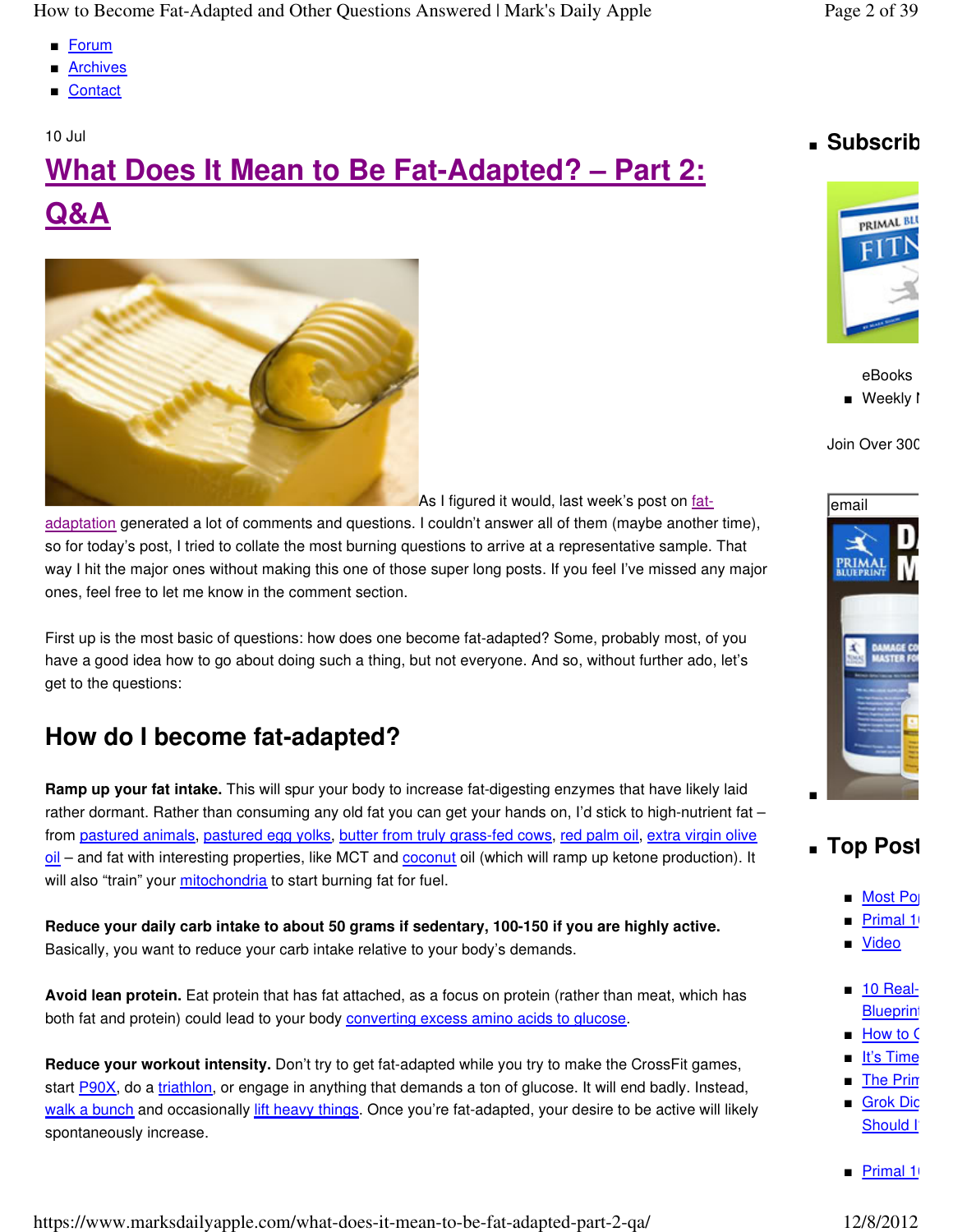How to Become Fat-Adapted and Other Questions Answered | Mark's Daily Apple Page 3 of 39

**Be nutritionally replete.** Make sure you're not missing out on any of the common nutrient deficiencies, as shown here and here.

## **Aren't ketones produced as a by-product of fat oxidation? Therefore, aren't blood ketone levels the best way of measuring how good you are at burning fat?**

To the first question, yes. It's not an on-off switch. It's not either-or. As biological systems, we are fluid things existing on continuums, and so we're always using a mix of glucose, fatty acids, and ketone bodies.

Here's a quick and dirty picture of how it works. In the liver during beta-oxidation, fatty acids are broken down into acetyl-CoA. Acetyl-CoA is oxidized and its energy is shuttled toward the production of ATP, the body's energy currency. If "too much" acetyl-CoA is produced or insufficient amounts of a necessary precursor called oxaloacetate are present, however, the "excess" acetyl-CoA is converted into ketone bodies. So, as you can see, you could be beta-oxidizing fatty acids for ATP and producing ketones at the same time.

As to the second question, yes, I think that's a fair statement. However, higher blood ketones isn't necessarily "better." If you're under a medical professional's care, using deep ketosis as a therapeutic tool to treat a serious medical issue (epilepsy, brain cancer, neurodegeneration), then yeah, shoot for maximum fat and ketone burning. But if you're just a regular person who wants to maintain good body fat levels, be reasonably active, do some intense exercise now and then, and enjoy edible plant life, merely becoming fatadapted is probably sufficient and ideal. Dr. Richard Veech, an expert on therapeutic ketosis, suggests that "mild ketosis" is plenty. Mild ketosis describes the basic fat-burning state, the type that we typically wake up in after a night of "fasting."

## **Once you are fat-adapted, how long does it take to become un -fat-adapted? If you go on vacation for a week and have a carbfest, do you have to start from square one?**

Ideally, you'll get to a place where you can have those days where things go off the rails and bounce back without much of an issue – because the fat-burning machinery is in place, the mitochondrial biogenesis has already occurred, the digestive enzymes are upregulated and established. That's where I am nowadays. I can have some ice cream, some roasted potatoes with dinner, a heaping bowl of fruit (hey, hey, not all at once), and I don't miss a beat. But, if your 80/20 becomes more like 60/40 (and be honest, you know the difference), or you spend weeks or months with your old eating habits, that's when the work you've done begins to stall or really turn around.

Still, I'd imagine that if you stick to a Primal Blueprint eating plan and avoid refined carbs and junk, you can do carb refeeds after intense exercise and maintain stocked muscle glycogen stores without affecting your ability to burn fat.

- The Defi **Blueprint**
- The Defi
- **Blueprint**
- $\blacksquare$  Who or \
- How to S
- Hundred **Recipes**
- The Print
- Primal B Primal
- Primal B **Workout**
- Primal B
- Primal B **Time for**
- Primal B **Apocaly**
- Eat Prim
- Move Pr
- Health N
- Healthy
- Bacon B **Butter Vi**
- Creamv
- **Succuler** ■ Raw But
- Dear Ma **Banana Breastfe**
- <mark>8 Ways `</mark> Sabotag
- The Delo it, and  $W$ **Stronger**
- Dear Ma Week of
- <mark>Why You</mark>  $4,000$  Ca
- Should V
- <u>Is Organ</u> **Difference**
- <u>Is Organ</u> Develop
- The Strai Things Y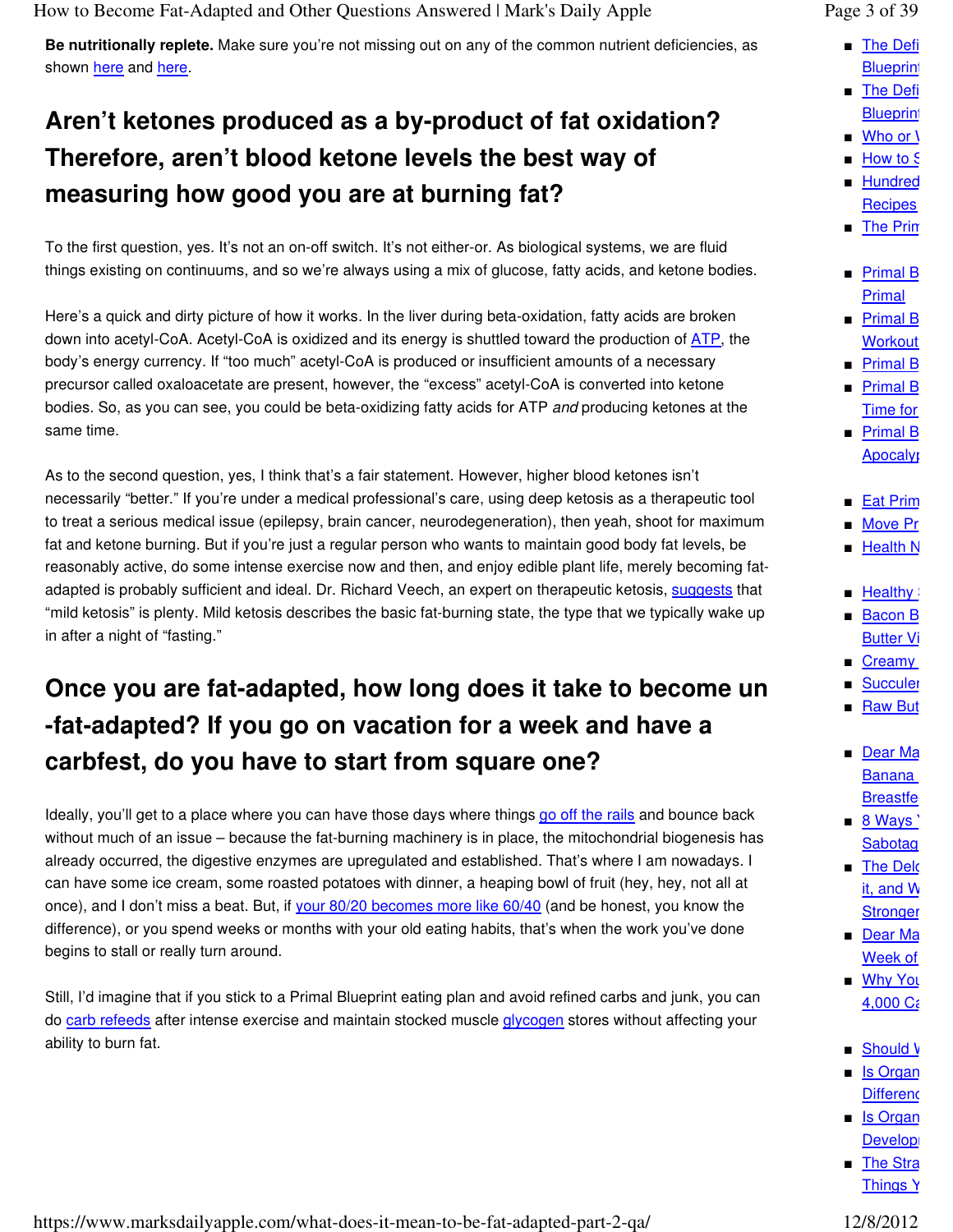How to Become Fat-Adapted and Other Questions Answered | Mark's Daily Apple Page 4 of 39

## **I'm confused…if you are a sugar-burning type, does that mean you won't lose the weight until you become a fatadapted type?**

Not exactly, but fat loss will become vastly easier once you're fat-adapted. The primary reason why diets fail is adherence. When you calorie restrict as a sugar-burner, you're often up against an immovable, unrelenting force of nature: hunger. The very thing that you're trying to overcome – your overconsumption of calories – is caused by the thing that thwarts you at every turn – your hunger. The hunger is the real problem, and it must be addressed, unless you like fighting regenerating hydra heads.

As I said last week, sugar is a fleeting source of energy. Aside from the most superhuman of athletes, we simply don't have a way to store large amounts of it in our bodies. Therefore, the sugar-burner needs to have a steady exogenous source on hand. Hunger is the body's way of requesting energy when internal stores are depleted or inaccessible. If you're constantly burning through glucose without ever really burning much fat, you're going to be hungry, and you're going to have trouble lowering the amount of energy you eat. If you're able to access body fat for energy, you won't get as insistent or frequent a hunger pang, because the required energy comes from within.

Since weight loss ultimately comes down to calories stored versus calories burned (more on this concept in a later post), and when you're a fat-burner you're both burning the stuff you want to get rid of (body fat) and taking in less energy and experiencing less hunger (because you're eating body fat), being fat-adapted just makes losing unwanted weight easier.

## **When I lower my carb load to 50g (veggies and nuts) to kickstart fat burning I develop severe insomnia within a week. I produce no ketones, either. How can I break through this barrier? I know I'm not alone in this.**

There are a couple ways to kickstart ketone production, if that's what you're after. You can increase your intake of medium chain triglycerides, as found in coconut products. Since MCTs don't show up in cell membranes and never really appear in adipose tissue, they go directly to the liver to be converted into acetyl-CoA for energy. Remember how the acetyl-CoA-ATP pathway can be overwhelmed, thus spurring the creation of ketones? That's what eating MCTs can do – increase ketone production. Use more coconut oil and fewer long-chain saturated fats (which do go into cell membranes, can show up in adipose tissue, and are less likely to overwhelm the liver's ability to make ATP), like animals fats, while you get adjusted.

You could also incorporate ketogenic amino acids. Huh? Well, a bit like how certain amino acids are more likely to participate in glucogenesis, certain amino acids are more likely to participate in ketogenesis. Both lysine and leucine are readily converted into ketone bodies. As Paul Jaminet points out, high-leucine ketogenic diets have allowed researchers to treat epileptic patients without having to resort to the overly restrictive traditional ketogenic diets. Doing it this way gives you a little more leeway with your vegetable intake.

I would also make sure you're getting enough minerals, especially sodium, potassium, and magnesium. Magnesium in particular can help with sleep.

■ The Strai Things Y

## ■ **Primal R**



### ■ **Connect**

с

"My Hea Been" A #Succes もな  $(about 23)$ RT @rob

"Perfect http:// $t$ .co  $(about 1 d)$ 

@Primal  $(about 1 d)$ 

Follow@M